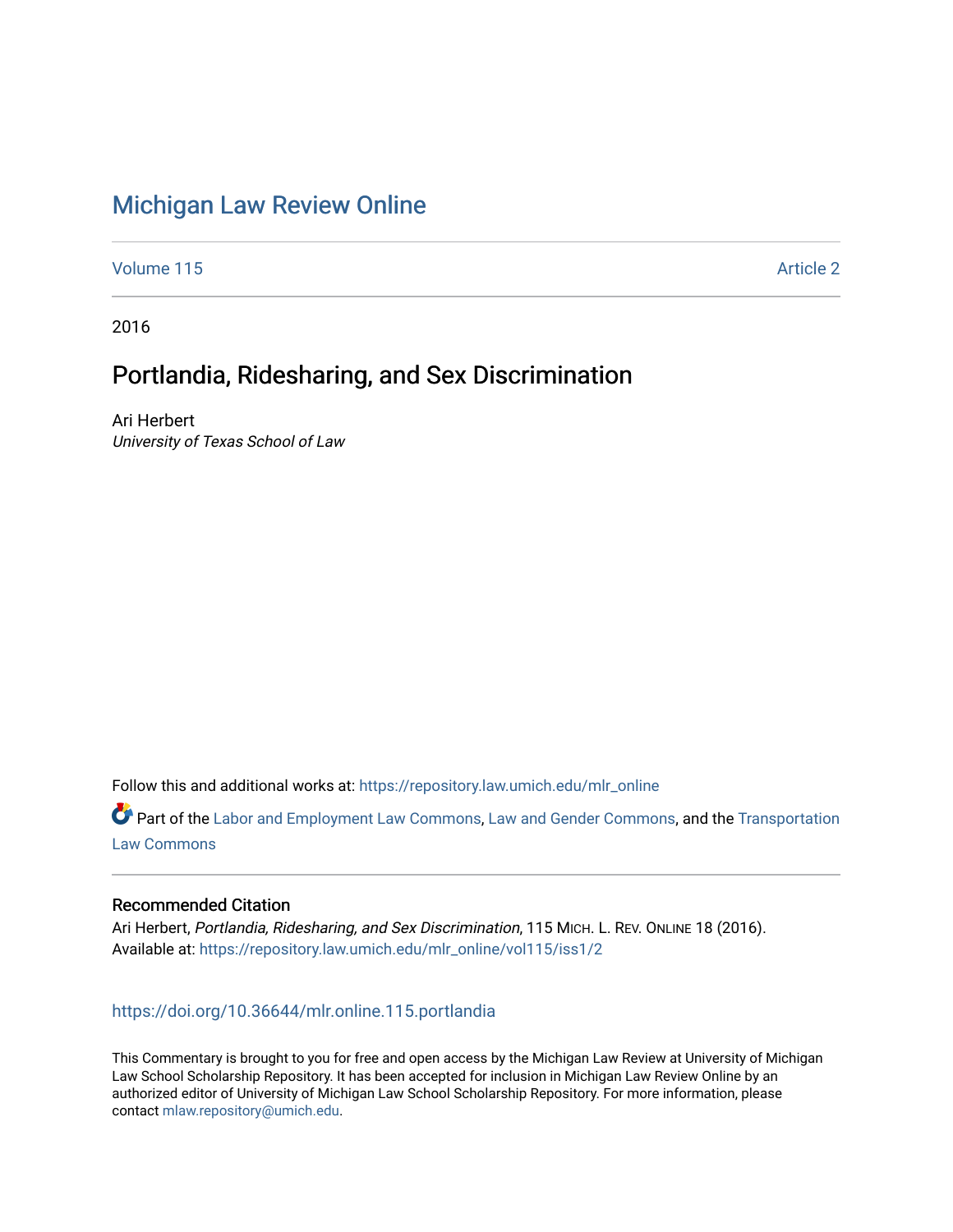## **PORTLANDIA, RIDESHARING, AND SEX DISCRIMINATION**

## *Ari Herbert[\\*](#page-1-0)*

There are two new ridesharing apps entering the market: See Jane  $Go<sup>1</sup>$  $Go<sup>1</sup>$  $Go<sup>1</sup>$ and SafeHer.<sup>[2](#page-1-2)</sup> No, they are not meant for Toni and Candace, the proprietors of the fictional feminist bookstore Women and Women First featured in the IFC show Portlandia[.3](#page-1-3) Instead, these apps are poised to offer an important and previously unavailable service. They provide female drivers for female riders<sup>[4](#page-1-4)</sup> who feel vulnerable riding in conventional taxicabs or using generic ridesharing apps. The apps work just like Uber or Lyft—download the app, sign up, enter your credit card information, request a driver, and go.

The problem is that these apps might not be legal. "Good motives do not suspend the rule of law," critics will say. True, See Jane Go and SafeHer are well-meaning startups, but they accomplish their goals by discriminating against male drivers. Title VII of the Civil Rights Act of 1964 forbids employers from hiring or refusing to hire someone "because of such individual's race, color, religion, sex, or national origin."[5](#page-1-5) And it is unclear if

<span id="page-1-0"></span>J.D. Candidate, May 2017, University of Texas School of Law. I thank Professor Kamela Bridges of the University of Texas School of Law, Andrew Gray, the brilliant *Michigan Law Review Online* editors, and my sister and mom for their unwavering support and love.

<span id="page-1-1"></span> <sup>1.</sup> Tracy Lien, *Uber . . . for Women? Start-ups Hope to Match Female Passengers With Female Drivers*, L.A. TIMES (July 16, 2016), http://www.latimes.com/business/technology/la-fitn-ride-hailing-women-snap-story.html [https://perma.cc/8L43-TJPE].

<span id="page-1-2"></span> <sup>2.</sup> Kristen Hall-Geisler, *Chariot for Women is a New Ridesharing Service for Women Only*, TECHCRUNCH (April 8, 2016), http://techcrunch.com/2016/04/08/chariot-for-women-isa-new-ride-sharing-service-for-women-only/ [https://perma.cc/H883-CATS]. Citing extremely high demand, Chariot for Women delayed its launch in the process was rebranded "SafeHer" in April 2016. *Chariot for Women is Now SafeHer, Delays Launch Citing High Demand*, SHERPASHARE BLOG (April 22, 2016), http://www.sherpashareblog.com/2016/04/chariot-for-women-is-now-safeher-delays-launchciting-high-demand/ [https://perma.cc/C7K9-PGK5].

<span id="page-1-3"></span> <sup>3.</sup> *See generally Portlandia: Feminist Bookstore's 10th Anniversary* (IFC television broadcast Feb. 24, 2012).

<span id="page-1-5"></span><span id="page-1-4"></span> <sup>4.</sup> With SafeHer, male children are also allowed if age 13 or younger. Hall-Geisler, *supra* note 2. Using See Jane Go, male passengers who request a ride are redirected to a competing ridesharing app. *Ask Jane*, SEE JANE GO, http://seejanego.co/ask-jane/#faq [https://perma.cc/R99W-B9KD].

 <sup>5. 42</sup> U.S.C. § 2000e-2(a)(1) (2012).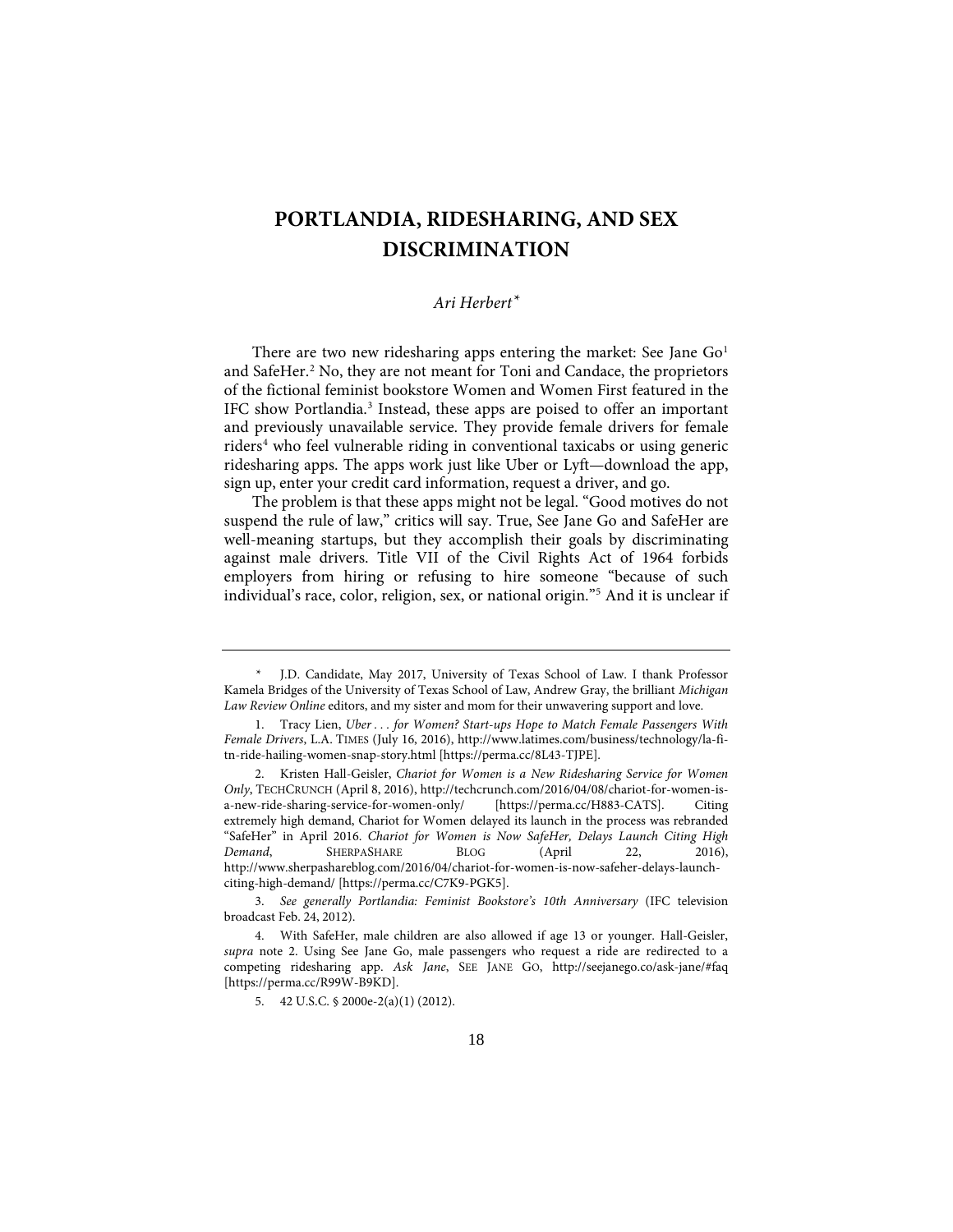the exception for Bona Fide Occupational Qualifications<sup>[6](#page-2-0)</sup> (or BFOQ) will apply here. Someone will sue See Jane Go or SafeHer under Title VII—it is only a matter of time.

When that happens, the rideshare companies might first try to claim that they are not technically employers. "The term 'employer' means a person . . . who has fifteen or more employees for each working day in each of twenty or more calendar weeks in the current or preceding calendar year . . . ."[7](#page-2-1) So the question would be whether or not ridesharing drivers are employees. But that is a larger war that Uber has been fighting for quite some time now.<sup>[8](#page-2-2)</sup> Besides, there already is sufficient scholarship along these lines.<sup>[9](#page-2-3)</sup> Thus, this Essay brackets that issue and proceeds under the assumption that See Jane Go and SafeHer cannot get out from under Title VII through that route.

In that case, See Jane Go and SafeHer will have to show that sex in this limited instance is a BFOQ. This will be difficult, but not impossible. This Essay discusses and assesses the legal hurdles that they may face. Part I of this Essay explains how the plain text of Title VII and the pertinent Equal Employment Opportunity Commission (EEOC) guideline can fairly be read either to allow or condemn See Jane Go and SafeHer's hiring practices. Part II then highlights precedent that supports See Jane Go's and SafeHer's discriminatory driver–passenger practices. Part III concludes by arguing that the legal system ought to make room for apps like See Jane Go and SafeHer in the current framework.

## I. THE PLAIN TEXT OF TITLE VII AND THE EEOC GUIDELINE SUPPORT ARGUMENTS BOTH IN FAVOR OF AND IN OPPOSITION TO FEMALE-ONLY RIDESHARING APPS.

Opponents and proponents of the all-female business model might each find support in the text of Title VII's BFOQ provisions. On the one hand, Title VII stipulates that the BFOQ exception must be "*reasonably* necessary,"[10](#page-2-4) not absolutely necessary. This suggests that sex discrimination doesn't need to be indispensable to meet the BFOQ exception, but just needs

 <sup>6.</sup> *Id.* § 2000e-2(e).

 <sup>7.</sup> *Id.* § 2000e(b).

<span id="page-2-2"></span><span id="page-2-1"></span><span id="page-2-0"></span> <sup>8.</sup> *See* Mike Isaac & Natasha Singer, *California Says Uber Driver is Employee, Not Contractor*, N.Y. TIMES (June 17, 2015), http://www.nytimes.com/2015/06/18/business/ubercontests-california-labor-ruling-that-says-drivers-should-be-employees.html?\_r=0 (on file with the *Michigan Law Review*).

<span id="page-2-4"></span><span id="page-2-3"></span> <sup>9.</sup> *E.g.*, Jennie Davis, Note, *Drive at Your Own Risk: Uber Violates Unfair Competition Laws By Misleading UberX Drivers About Their Insurance Coverage*, 56 B.C. L. REV. 1097, 1105 n.41 (2015).

<sup>10. § 2000</sup>e-2(e) (emphasis added).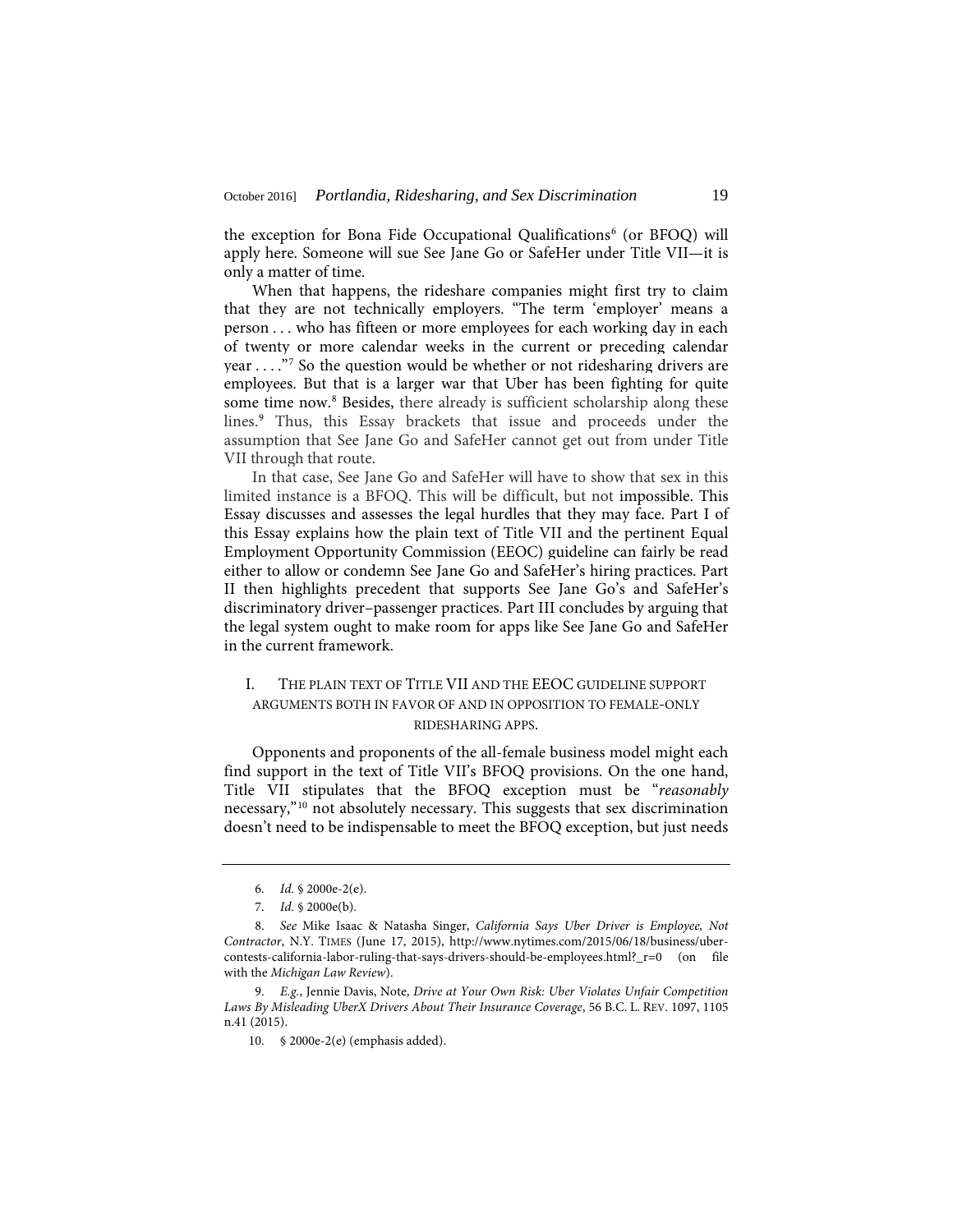to be closely tied to the business—as hiring female drivers unquestionably is for SafeHer. Thus, arguments that there are other conceivable ways of dealing with sexual assault and harassment may fall short. Plus, the legislature has extended eligibility for BFOQ exceptions to religion and national origin.[11](#page-3-0) Were religion and national origin not included in the provision, it might fairly be read as reserved only to occupations like wet nursing, where being female is physically necessary. Yet it is difficult to imagine where religion or national origin might be as requisite as sex is to being a wet nurse.<sup>[12](#page-3-1)</sup> Finally, the BFOQ must be reasonably necessary for the "*particular* business or enterprise."[13](#page-3-2) In other words, the BFOQ is sensitive to the individual constraints of each business as opposed to each industry.[14](#page-3-3) To that point, both See Jane Go and SafeHer have taken up the goal of serving a very particular clientele.

On the other hand, the BFOQ is also regarded as an "extremely narrow exception to the general prohibition of discrimination on the basis of sex."<sup>[15](#page-3-4)</sup> For example, the Supreme Court has interpreted the word "occupational" to indicate "job-related skills and aptitudes."[16](#page-3-5) If See Jane Go or SafeHer's purported BFOQ rests on the premise that no man is capable of safely, professionally, and courteously driving all women to their destination, then it is erroneous. Hence, the discriminatory policy would be unnecessary.

The EEOC guideline on sex-based discrimination forbids sex-based stereotypes or customer preferences.<sup>[17](#page-3-6)</sup> Yet See Jane Go and SafeHer will argue that their businesses are not founded on stereotypes. In fact, one of SafeHer's founders is a man!<sup>[18](#page-3-7)</sup> Both app companies might also claim that their passengers need female drivers, that it is not merely a customer

<sup>11.</sup> *Id.*

<span id="page-3-1"></span><span id="page-3-0"></span><sup>12.</sup> Note that due to First Amendment concerns, Title VII didn't apply against a church-affiliated hospital that fired a priest. Scharon v. St. Luke's Episcopal Presbyterian Hosps., 929 F.2d 360, 363 (8th Cir. 1991). So, synagogues, for example, wouldn't need the BFOQ defense to hire only Jewish rabbis.

<sup>13. § 2000</sup>e-2(e) (emphasis added).

<span id="page-3-3"></span><span id="page-3-2"></span><sup>14.</sup> *See* Torres v. Wis. Dep't of Health & Soc. Servs., 859 F.2d 1523, 1528 (7th Cir. 1988) (en banc) ("Oftentimes, this task requires that a court recognize factors that make a particular operation of an employer unique or at least substantially different from other operations in the same general business or profession.").

<sup>15.</sup> Dothard v. Rawlinson, 433 U.S. 321, 334 (1977) (emphasis added).

<sup>16.</sup> UAW v. Johnson Controls, Inc., 499 U.S. 187, 201 (1991).

<sup>17. 29</sup> C.F.R. §1604.2(a)(1) (2015).

<span id="page-3-7"></span><span id="page-3-6"></span><span id="page-3-5"></span><span id="page-3-4"></span><sup>18.</sup> *See* Shelagh Braley, *Safeher, Driven by Women, Speeds to Market*, FOUNDERSWIRE (March 27, 2016), http://www.founderswire.com/the-founders/safeher-driven-by-womenspeeds-to-market/ [https://perma.cc/7832-PLQE].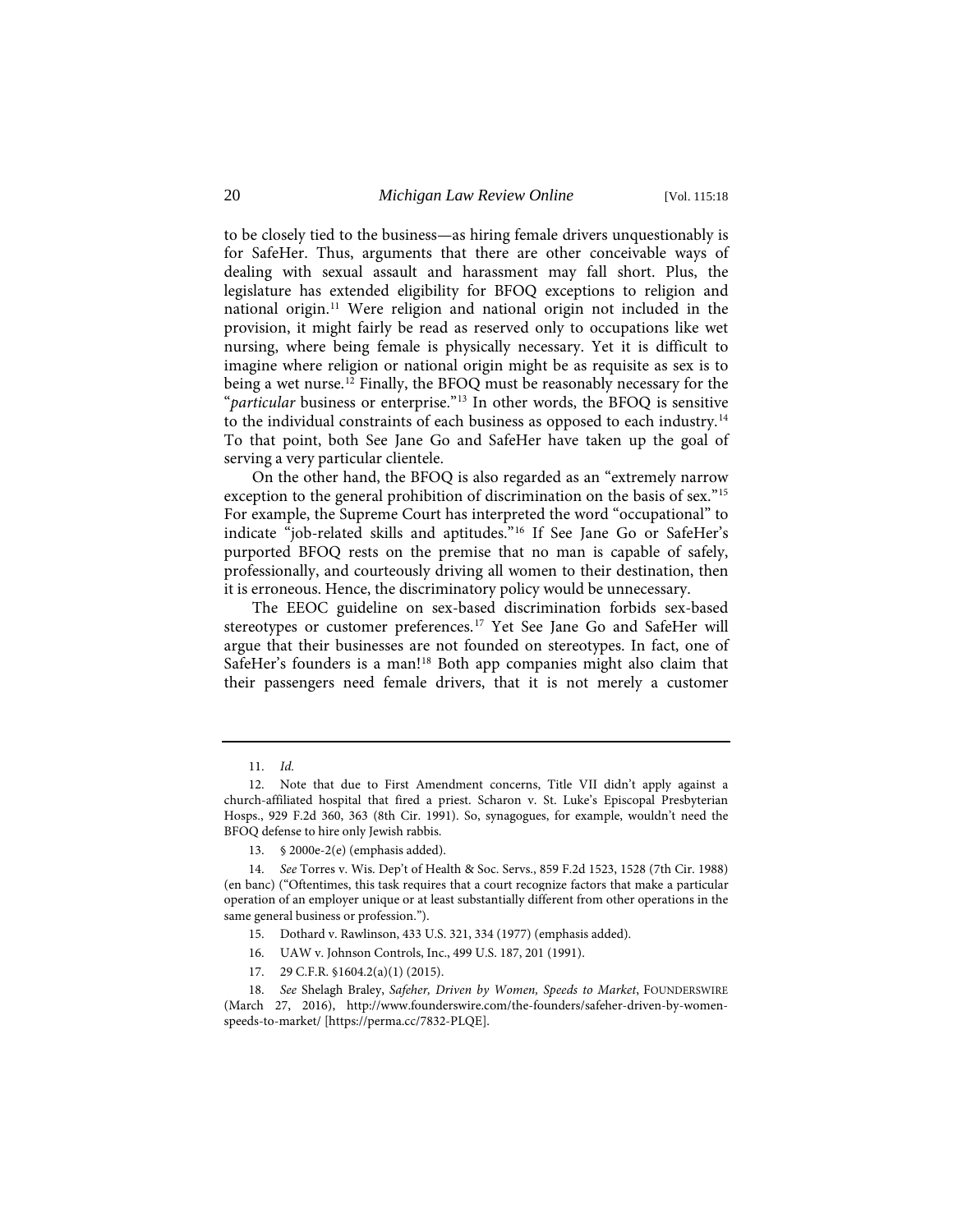preference.[19](#page-4-0) They will say that "preference" indicates the ability to make a choice; it is simply a predilection for one option over another. See Jane Go and SafeHer will claim that their targeted customers suffer debilitating anxiety when locked in a male-driven car. "Some of these passengers are not choosing one option over an equally viable alternative. Instead, they are choosing their only option."

Still, not all of See Jane Go and SafeHer's clientele will be sexual assault victims. Many will be women who previously used Uber, Lyft, taxis, trains, or buses. So it will be argued that if they were able to use those options before, using SafeHer is clearly a preference and not a need.

### II. COURTS MAY RECOGNIZE BFOQS WHEN THE DISCRIMINATORY PRACTICE SERVES THE ESSENCE OF THE BUSINESS, BUT RELYING ON PRECEDENT DOES NOT GUARANTEE VICTORY FOR SEE JANE GO AND SAFEHER.

In order to show that sex is a BFOQ, See Jane Go and SafeHer are likely to have to clear at least three doctrinal hurdles. First, they must show that the discriminatory hiring practice for which the exception is sought serves the "essence of the business." Second, they will likely have to prove that "all or substantially all" of the excluded applicants would be incapable of performing that essential function. Third, even after See Jane Go and SafeHer have made these showings, many courts will only find a BFOQ if the essential function in question serves at least one of a narrow set of important interests—most relevant here are privacy, safety, or rehabilitation.[20](#page-4-1)

### *A. Critics might claim that the true essence of the business is safe transportation, not female drivers.*

Even if the demand for female drivers is considered a customer preference, courts may recognize sex as a BFOQ for SafeHer and See Jane Go so long as their hiring practices serve the essence of the business.<sup>[21](#page-4-2)</sup> While the

<span id="page-4-0"></span><sup>19.</sup> *Cf.* Fernandez v. Wynn Oil Co., 653 F.2d 1273, 1276 (9th Cir. 1981) (finding that gender-based preferences of customers cannot justify a discriminatory hiring policy); Diaz v. Pan Am. World Airways, Inc., 442 F.2d 385, 388 (5th Cir. 1971) ("[M]any airlines including Pan Am have utilized both men and women flight cabin attendants in the past . . . .").

<span id="page-4-1"></span><sup>20.</sup> Katie Manley, Note, *The BFOQ Defense: Title VII's Concession to Gender Discrimination*, 16 Duke J. Gender L. & Pol'y 169, 175–76 (2009).

<span id="page-4-2"></span><sup>21.</sup> *E.g.*, *Diaz*, 442 F.2d at 389 ("[W]e feel that customer preference may be taken into account only when it is based on the company's inability to perform the primary function or service it offers."); *see also Johnson Controls, Inc.*, 499 U.S. at 203 (first citing W. Air Lines, Inc., v. Criswell, 472 U.S. 400, 413 (1985); then citing Dothard v. Rawlinson, 433 U.S. 321, 333 (1977)); EEOC v. Wyoming, 460 U.S. 226, 258 (1983) (endorsing as typical the essence-of-thebusiness analysis); Everson v. Mich. Dep't of Corr., 391 F.3d 737, 749 (6th Cir. 2004) (quoting *Johnson Controls, Inc.*, 499 U.S. at 203); EEOC v. Sedita, 816 F. Supp. 1291, 1295–96 (N.D. Ill.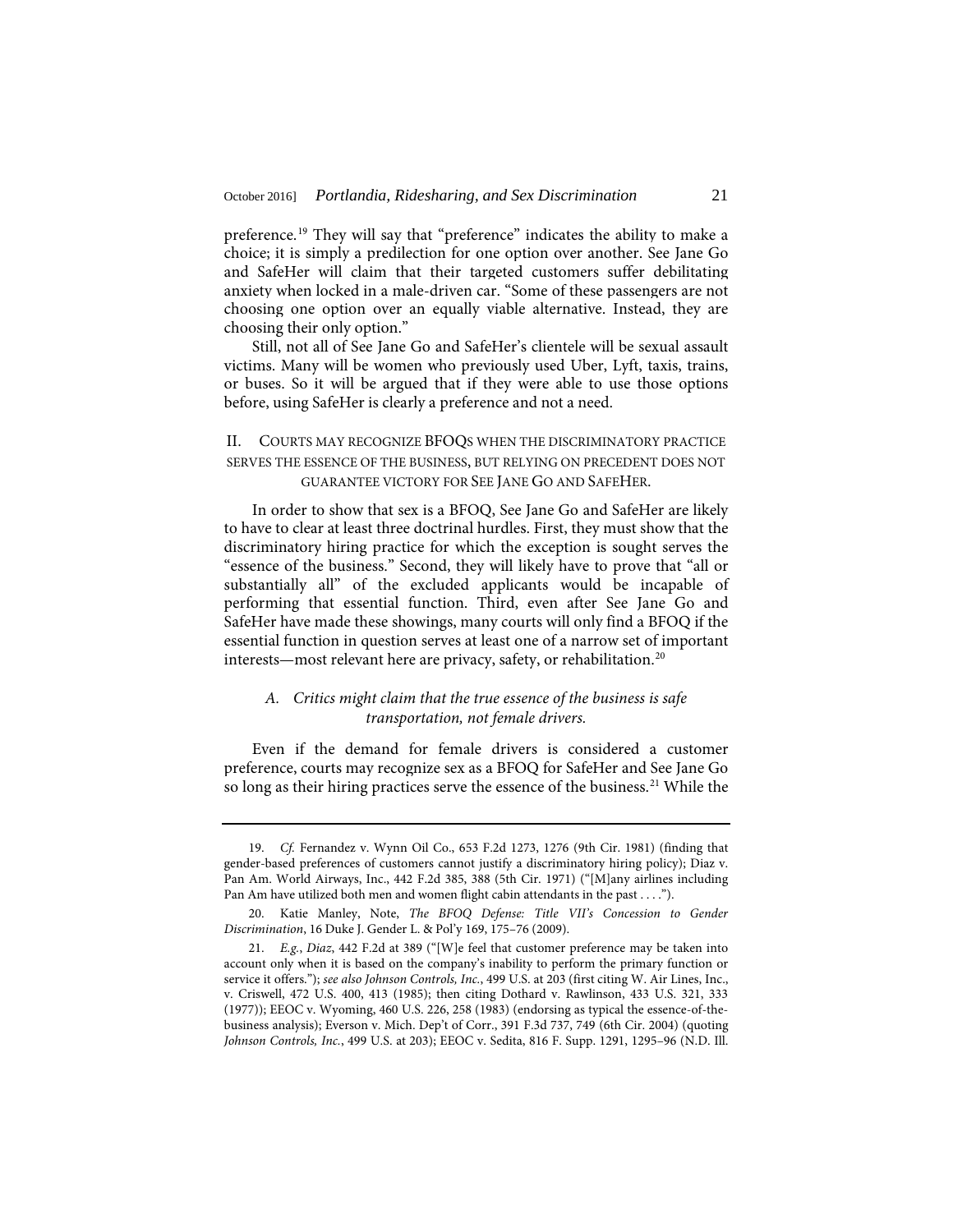essence of a business can be defined—at least in part—by its particular clientele,<sup>[22](#page-5-0)</sup> it is unclear what that means for SafeHer and See Jane Go. The companies will say: "Of course this serves our business's essence. Our essence is providing women drivers for female rideshare users."

But disgruntled male applicants might challenge this interpretation. Critics may argue that SafeHer is, in fact, a service intended to provide safe ridesharing, not female drivers. Discriminating by gender would not serve that goal. And precedent supports this contention. In *Wilson v. Southwest Airlines Co.*, a district court held that a business's essence is determined by its primary function.<sup>[23](#page-5-1)</sup> SafeHer's primary function is transportation—after all, it is a ridesharing app. Similarly, the Fifth Circuit has held that only the mechanical aspects of being a flight attendant serve the essence of that business because the non-mechanical aspects were tangential.<sup>[24](#page-5-2)</sup> SafeHer is targeting ex-Uber and ex-Lyft passengers. These women were willing to ride with male drivers before, the argument would go. So SafeHer is just another competitor in the rideshare industry, and female-driver availability is only a secondary, tangential concern for passengers.

If SafeHer's essence can be limited to transportation, it might also fail the "all-or-substantially-all" test.[25](#page-5-3) Under this test, sex-based discrimination is acceptable only when there is a factual basis for finding that substantially all employees of a given sex are incapable of completing the job.[26](#page-5-4) And all or substantially all men can drive a taxicab without assaulting their passengers.

It is unclear which of these arguments a court would favor. But even if a court agrees with the companies' characterization of their essence, they would still need to tie their services to recognized privacy, rehabilitation, or safety concerns to raise a valid BFOQ—which they should be able to do.

<sup>1993) (</sup>citing EEOC v. Mercy Health Ctr., No. Civ. 80-1374-W, 1982 WL 3108 (W.D. Okla. Feb. 2, 1982)) (finding the BFOQ exception may be applicable when the preference is based on a desire for sexual privacy).

<span id="page-5-0"></span><sup>22.</sup> *See Sedita*, 816 F. Supp. at 1296 ("Although . . . the essence of WWW is providing exercise classes . . . [it] can be more broadly construed as providing personal and individual service to an exclusively female clientele.").

<sup>23. 517</sup> F. Supp. 292, 301–02 (N.D. Tex. 1981) (citing *Diaz*, 442 F.2d at 388).

<sup>24.</sup> *Diaz*, 442 F.2d at 388.

<span id="page-5-4"></span><span id="page-5-3"></span><span id="page-5-2"></span><span id="page-5-1"></span><sup>25.</sup> *Dothard*, 433 U.S. at 333 (quoting Weeks v. S. Bell Tel. & Tel. Co., 408 F.2d 228, 235 (5th Cir. 1969)).

<sup>26.</sup> *Criswell*, 472 U.S. at 414 (quoting *Weeks*, 408 F.2d at 235).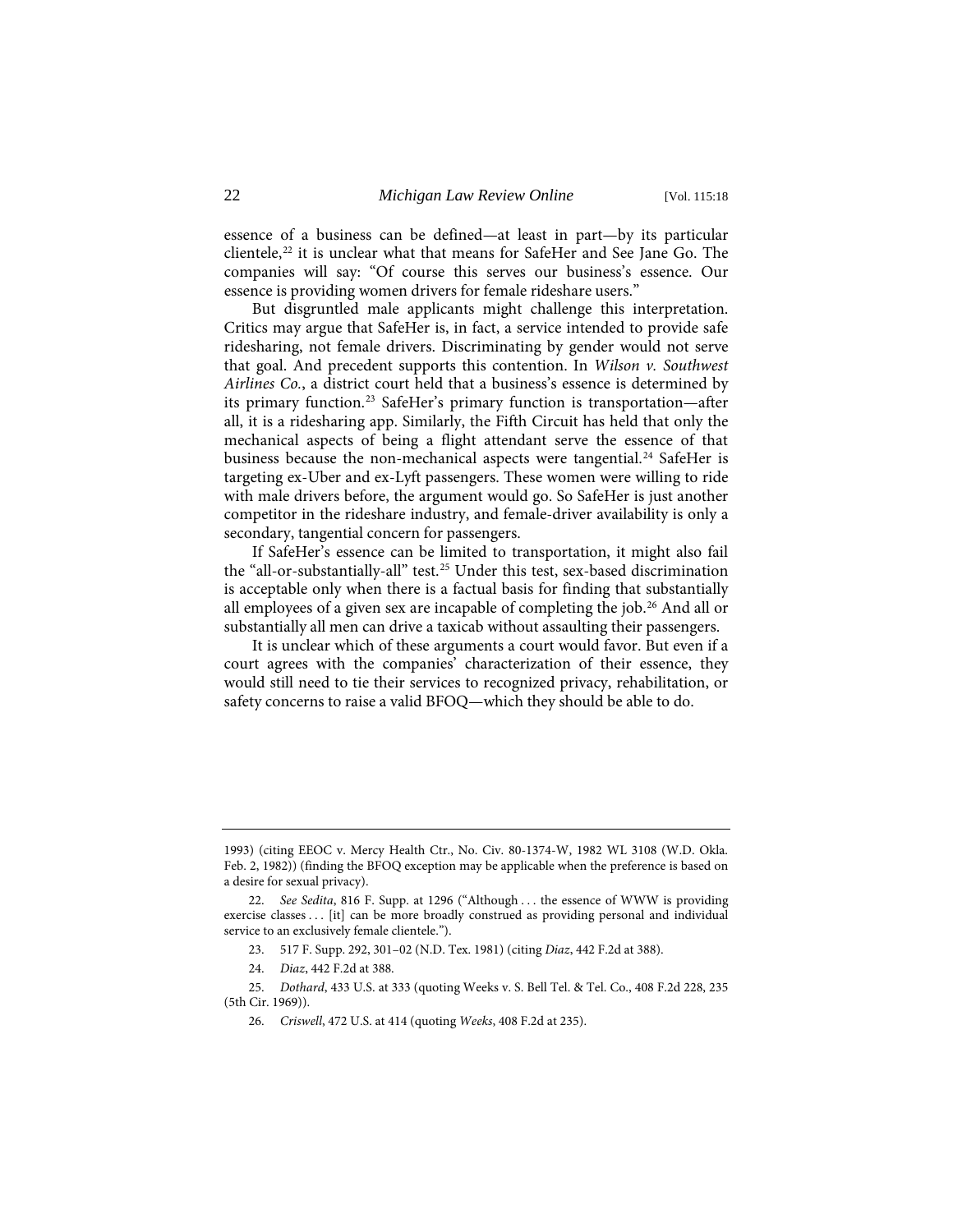#### *B. SafeHer and See Jane Go could serve rehabilitative, safety, religious, or other recognized BFOQ interests.*

BFOQs have also been found in the context of businesses where rehabilitation or safety was part of their central mission. In *Torres*, the court recognized that the BFOQ for female prison guards was "directly related to the 'essence' of the 'business'—the rehabilitation of females incarcerated in a maximum security institution."[27](#page-6-0) In a sense, See Jane Go and SafeHer's goals are actually quite akin to the prisons. While not explicitly rehabilitative, See Jane Go and SafeHer will inevitably serve sexual assault victims, helping them regain a semblance of normal life.

Both apps might also serve a vital (albeit unorthodox) safety role for its customers, which has sufficed to establish a BFOQ in narrow instances.[28](#page-6-1) Getting into a male driven car could reasonably exacerbate or create additional psychological injuries to those of See Jane Go and SafeHer's customers who have been victims of sexual assault. So using female drivers averts that safety risk and is tied to the essence of both See Jane Go and SafeHer's businesses.

Further, some women may turn to See Jane Go and SafeHer for religious reasons. For example, under the laws of *yichud* in Hasidic Judaism, unrelated men and women are not allowed to be alone together in seclusion.[29](#page-6-2) Using SafeHer could give many observant Jewish women access to safe public transit. And Justice Alito noted that "Title VII ... provides ... that any employer can hire on the basis of religion if it is a bona fide occupational qualification."[30](#page-6-3) In this hypothetical instance, it certainly is.

Finally, SafeHer and See Jane Go *might* be able to argue that their apps protect client privacy, which courts have sometimes relied on in finding a BFOQ.[31](#page-6-4) Perhaps some passengers feel that they compromise their privacy

<span id="page-6-0"></span><sup>27.</sup> Torres v. Wis. Dep't of Health & Soc. Servs., 859 F.2d 1523, 1530 (7th Cir. 1988) (en banc) (citing *Dothard*, 433 U.S. at 333).

<span id="page-6-1"></span><sup>28.</sup> UAW v. Johnson Controls, Inc., 499 U.S. 187, 203 (citing *Dothard*, 433 U.S. at 333) (noting that safety creates a BFOQ only when it is tied to the essence of the job).

<span id="page-6-2"></span><sup>29.</sup> *Yichud*, HALACHIPEDIA, http://halachipedia.com/index.php?title=Yichud [https://perma.cc/4JMK-B99J]; *see also*, *Curb Your Enthusiasm: The Ski Lift* (HBO television broadcast Nov. 20, 2005) (portraying Larry David and a Hasidic woman stuck on a chairlift together and the woman jumping off the chairlift when Larry refuses to, in order to comply with religious law).

<span id="page-6-3"></span><sup>30.</sup> Christian Legal Soc'y Chapter of the Univ. of Cal., Hastings Coll. of the Law v. Martinez, 561 U.S. 661, 733 n. 8 (2010) (Alito, J., dissenting) (citing 42 U.S.C. §§ 2000e-1(a), 2000e-2(e) (2012)).

<span id="page-6-4"></span><sup>31.</sup> *E.g.*, Everson v. Mich. Dep't of Corr., 391 F.3d 737, 753 (6th Cir. 2004); *R*obino v. Iranon, 145 F.3d 1109, 1111 (9th Cir. 1998); *see also* EEOC Compl. Man. (BNA) § 625.7 ("[Same-sex] BFOQs are usually premised on the employer's need to protect the privacy interests or meet the psychological needs of its customers or clients.")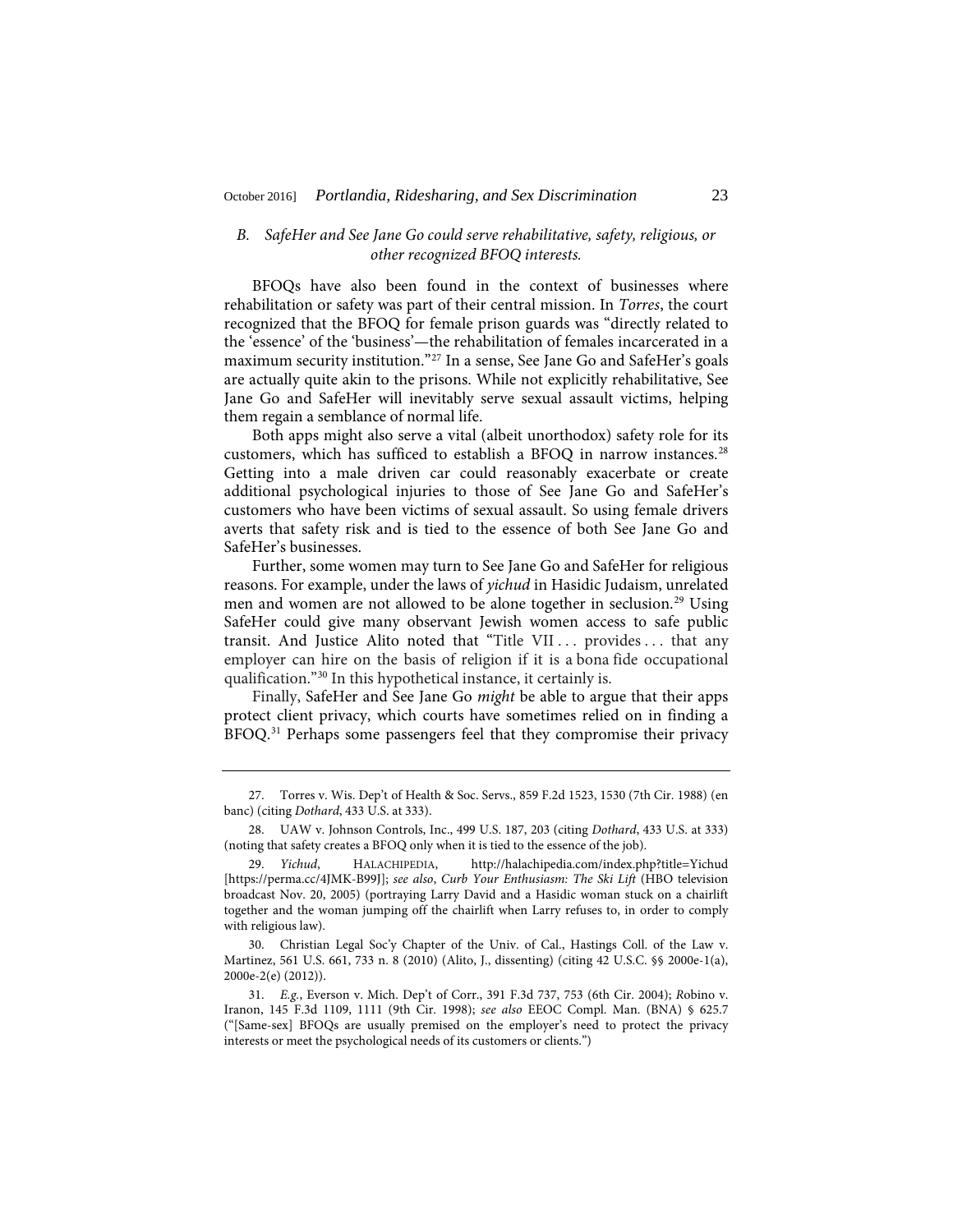by revealing their home addresses to male drivers. But courts appear to limit the privacy BFOQ mostly to cases involving bodily privacy or prisoners. In *Healey v. Southwood Psychiatric Hospital*, gender was a privacy BFOQ where "adolescent patients [had] hygiene, menstrual, and sexuality concerns."[32](#page-7-0) The Seventh Circuit held that in a female prison, undressing in front of the opposite sex raised a legitimate privacy issue in part because the women feared sexual abuse, which counteracted the prison's goal of rehabilitation.<sup>[33](#page-7-1)</sup> So it appears unlikely that courts will recognize a privacy BFOQ without a significant expansion of the current doctrine.

#### III. CONCLUSION

Allowing See Jane Go and SafeHer—as well as companies like it—to exist is good policy. Courts should make room for it within the privacybased BFOQ. The idea of federalism—whereby states act as laboratories of democracy—is mirrored in our market economy. We often turn to the private sector to produce the most efficient solutions to major societal needs, and that demands bottom-up experimentation. If See Jane Go and SafeHer are not allowed to attempt this tailored solution, it would signal to future innovators not to experiment. This blindly rigid enforcement of Title VII would remove something that might otherwise provide security and peace of mind.

That said, there is a reasonable slippery-slope argument to be made, too. Opening the door to discrimination here could, arguably, lead to less nobleminded iterations of analogous discrimination. And ridesharing apps center around the notion of empowering individuals to make their own supplemental income. The See Jane Go–SafeHer model makes that more difficult for half of the population. But that is why we have courts. They serve the critical function of sorting through these alleged BFOQs to determine which are truly reasonable and which are in fact not. So far, See Jane Go and SafeHer genuinely seem to be well-intentioned.

When See Jane Go or SafeHer is sued under Title VII, each company can mount a strong defense based on the BFOQ exception, but that defense is not guaranteed to win the day. If courts do decide to ban this business strategy, though, the EEOC should revise its guideline to make a clear exception for nuanced and limited-scope businesses like See Jane Go and SafeHer. Companies like these, which offer creative solutions to legitimate social problems, should be able to stake out a place in the market. We should

<sup>32. 78</sup> F.3d 128, 133 (3d Cir. 1996).

<span id="page-7-1"></span><span id="page-7-0"></span><sup>33.</sup> *See* Torres v. Wis. Dep't of Health & Soc. Servs., 859 F.2d 1523, 1530–32 (7th Cir. 1988) (en banc).